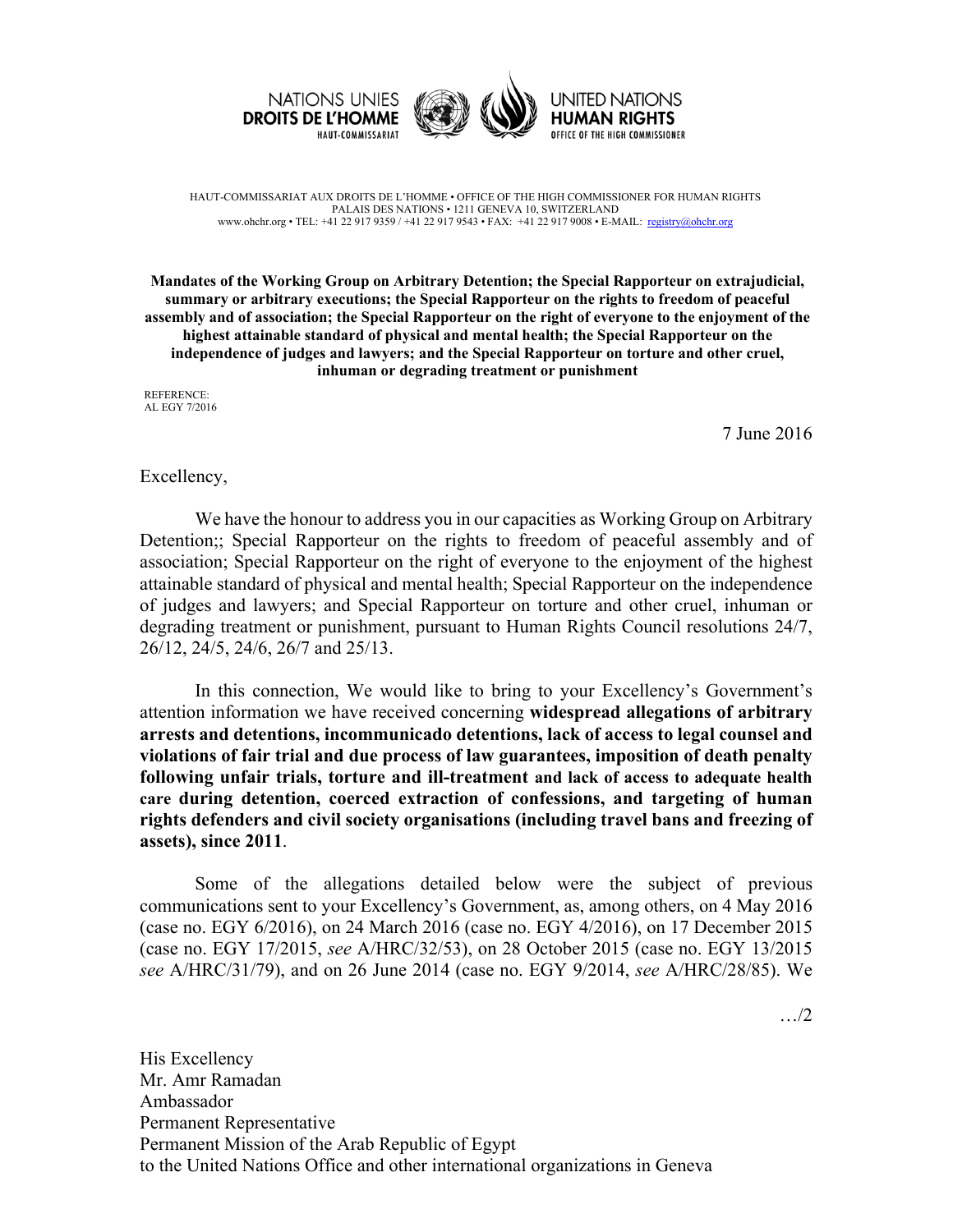would like to thank your Excellency's Government for the replies received, yet find that they do not fully address the issues raised in the initial communications.

According to the information received:

# *Background*

Since the beginning of the so-called Egyptian Revolution on 25 January 2011 with massive protests held in Cairo and elsewhere in Egypt, and in particular since the arrest and ouster of then-President Morsi in July 2013, there has been a heavy handed governmental response to silence any dissenters to the current regime under President Adel-Fattah Al-Sisi and particularly those from the youth movement and the Muslim Brotherhood .

Laws restricting freedom of the press, freedom of association and freedom of peaceful assembly accompanied by measures giving broad powers to law enforcement have resulted in creating an authoritarian and repressive regime.

# *Arbitrary arrest and detention*

According to the information received, nearly 12,000 persons were imprisoned between January and September 2015, and 22,000 in 2014, often without being formally charged or tried before a court promptly following the arrest. Other reports indicate that between the ouster of then-President Morsi and June 2014, between 16,000 and 41,000 people had been arrested. The majority of those arrested were alleged members or supporters of the Muslim Brotherhood, perceived supporters of former President Morsi, as well as journalists, human rights defenders and dissidents. In addition to targeting the leadership of the Muslim Brotherhood, Egypt's main opposition group, many activists from the Tamarod youth movement were also arrested. In the meantime, many of the youth activists that participated in the 2011 uprising are still behind bars.

Since the beginning of this year, the Secretariat of the UN Working Group on Arbitrary Detention has received over 160 submissions regarding cases of arbitrary detention allegedly occurred in Egypt.

To date, the Working Group on Arbitrary Detention has adopted 13 opinions addressing cases of arbitrary detention concerning 48 individuals which have occurred in Egypt since January 2011 (A/HRC/WGAD/2016/6, A/HRC/WGAD/2016/7, A/HRC/WGAD/201514, A/HRC/WGAD/2015/17, A/HRC/WGAD/2015/49, A/HRC/WGAD/2015/52, A/HRC/WGAD/2015/53, A/HRC/WGAD/2014/10, A/HRC/WGAD/2014/35, A/HRC/WGAD/2013/39, A/HRC/WGAD/2012/1, A/HRC/WGAD/2012/11, A/HRC/WGAD/2011/57). We are particularly concerned that among these 48 persons, six were minors at the time of arrest.

In this regard, we encourage your Excellency's Government to submit any updated information on the situations of the individuals concerned. We welcome the release of Yara Sallam, the subject of Opinion No. 2015/52; a minor, one of the subjects of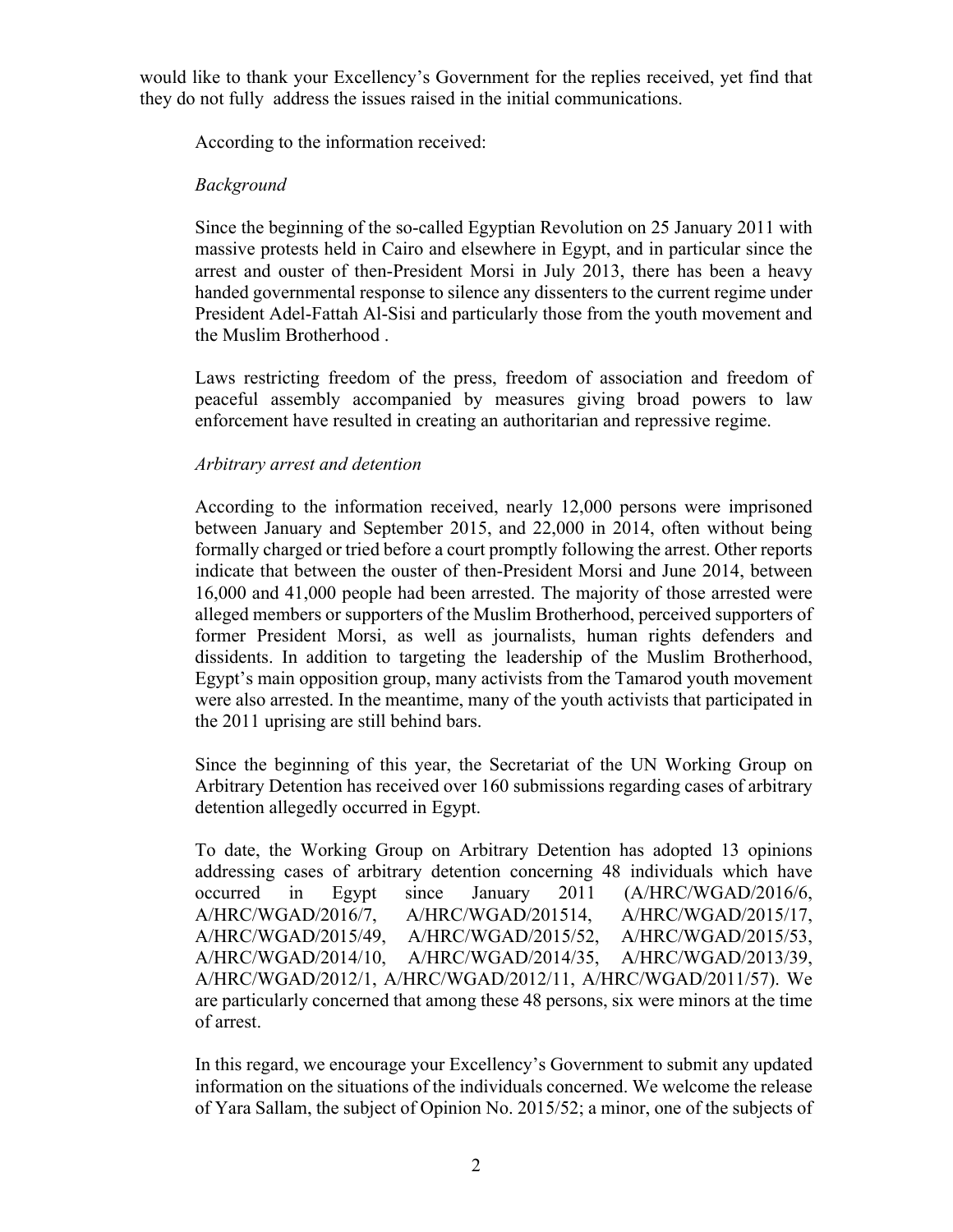Opinion No. 2015/53; Khaled El-Kazaz, one of the subjects of Opinion No. 2013/39; Sayed Mohammed Adullah Nimr, Islam Abdullah Ali Tony and Ahmed Maher Hosni Saifuddin, the subjects of opinion No. 2012/11; and Ahmed Jaber Mahmoud Othman and Mohammed Amin Kamal, the subjects of Opinion No. 2011/57. In the meantime, we urge your Excellency's Government to implement the opinions rendered by the Working Group and take immediate actions to remedy the situation of all victims of arbitrary detention.

Around the 2016 anniversary of the so-called Egyptian revolution of 25 January 2011, numerous human rights defenders were pre-emptively detained to reduce the likelihood of protests. Such arrests and detention of activists are regularly justified under the law No. 107 of 2013 on "organizing the right to peaceful public meetings, processions and protests" which heavily restricts the right to protest.

In this context, Mr. Haythem Mohammedein and Mr. Ahmed Abdullah, political activists, and Mr. Bawabet Yanayer and Mr. Amr Badr, journalists, were, among others, arrested in April and May 2016 on charges of dissent against the regime (see joint urgent appeal of 4 May 2016 (EGY 6/2016) by the Special Rapporteur on the promotion and protection of the right to freedome of opinion and expression, the Special Rapporteur on the rights to freedom of peaceful assembly and of association and the Special Rapporteur on the situation of human rights defenders.

Between 15 and 25 April 2016, protests took place across Egypt and security forces responded with tear gas and use of force to disperse the protestors. Over 380 protestors, journalists and human rights defenders were arrested during and following the demonstrations.

### *Excessive use of force*

Law No. 107 of 2013, often referred to as Protest Law, which severely limits freedom of peaceful assembly and association, is regularly invoked by authorities to crack down on protesters with excessive or unnecessary force to disperse unauthorised demonstrations and other public gathering, often resulting in serious injuries and sometimes even death of protesters. According to some sources, in 2015, at least 328 individuals allegedly died at the hands of security forces outside detention centres.

## *Detention conditions and overcrowding*

Conditions of detention in prisons and police stations remain extremely poor. Cells are severely overcrowded and unhygienic, and in some cases officials prevented families and lawyers from giving food, medicine and other items to prisoners.

Conditions in prisons and police stations have been made worse by overcrowding (sometimes up to three times the maximum capacity) of the cells as a result of the increase in arrests. In June 2015 the National Council for Human Rights (NCHR) reported that prison populations reached 160 percent of maximum capacity and police station detention centers reached 300 percent of maximum capacity.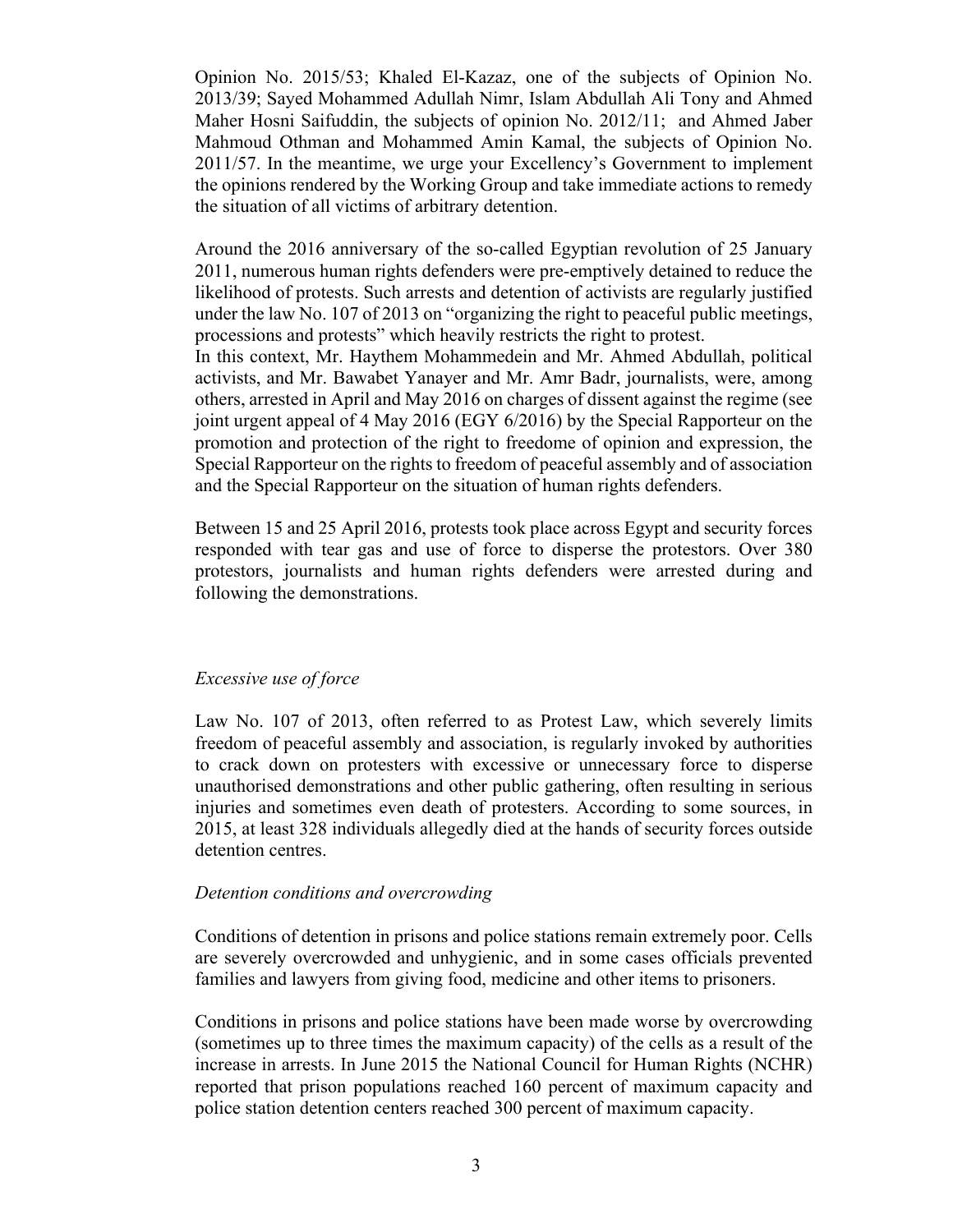As a result, the vast majority of detainees in Egypt do not have individual beds, they have to take shifts to be able to lie down and sleep and they are forced to sleep directly on the floor. In some instances, detainees have to pay to obtain enough floor space to sleep. Detention centres often have poor ventilation systems; the lack of proper ventilation is aggravated due to the large number of inmates, which leads to detainees having difficulties breathing, particularly in the hot summer months. Prisons and police stations are furthermore characterised by poor hygiene standards and inadequate sanitary facilities.

## *Torture and ill-treatment, lack of access to health care and death in custody*

Torture and ill-treatment of detainees appears to be rampant. Security forces allegedly frequently beat and mistreat suspects at the time of their arrest and during transfer between police stations and prisons. New arrivals in a prison are often greeted by a so-called "welcoming committee" whereby police officers or guards stand in two rows with the new inmate being forced to walk through the middle to continuous beatings with available objects, like whips, batons and belts. The beatings often continue for hours thereafter. There are also frequent reports of suspects being subjected to electroshocks and stress positions while in detention.

In a widely reported case, an Italian PhD student was allegedly picked up by security forces during raids prior to the 2016 anniversary of the 25 January 2011 revolution. His badly bruised and beaten body was found 10 days later on the side of a road in Cairo, showing marks of cigarette burns, stabbing wounds and bruises. An autopsy performed in Italy confirmed the allegations of torture. This is not a unique case but rather exemplary of existing patterns within the Egyptian security services.

According to some sources, between 600 and 700 cases of torture were documented as inflicted on individuals in detention in 2015.

Numerous cases of death in custody as a result of torture and other ill-treatment in combination with the lack of access (or inadequate access) to medical care have also been reported - according to some sources at least 137 individuals died in custody alone in 2015.

While, according to Egyptian law, a physician should be present in each prison in Egypt, according to reports this is not always the case in reality and even less so when it comes to unofficial detention locations, police lock ups or intelligence services' detention locations. The crucial medical examination upon admission into the prison is thus rarely performed which renders the continued care of each detainee's health situation very difficult. Numerous detainees do not have access to adequate health care and have allegedly suffered from medical negligence during their detention. Reports indicate that denial of health care in detention is also being used as a punishment against political opponents or human rights defenders expressing dissenting views and claiming basic rights.

### *Coerced confessions*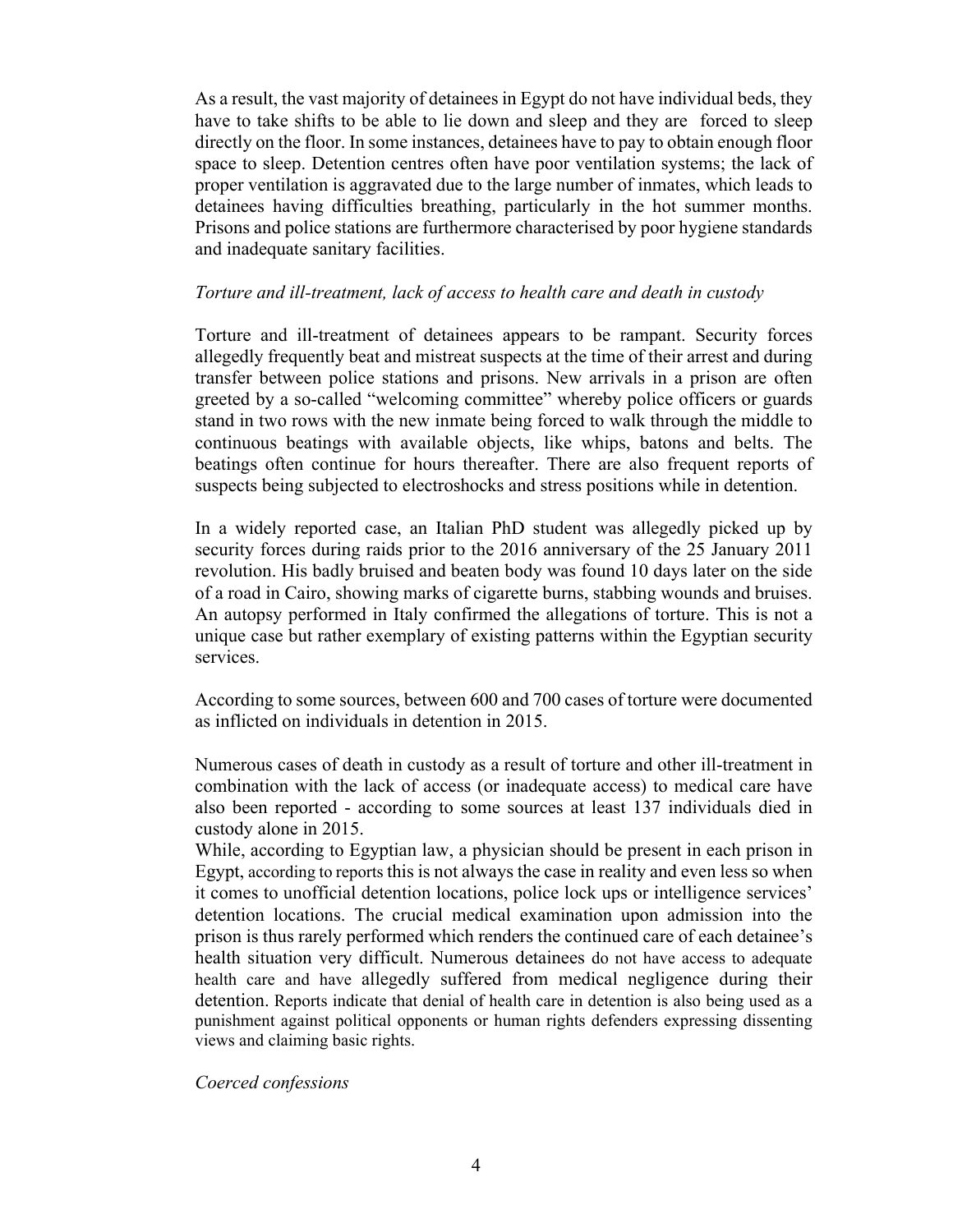Numerous reports have been received according to which the Egyptian security apparatus often resorts to torture and ill-treatment of suspects to obtain confessions. In a well-publicized case, Mr. Mahmoud Mohamed Ahmed Hussein, who was arrested on the third anniversary of the 25 January 2011 revolution in 2014, was allegedly tortured by security forces to confess to his crimes. Following his initial refusals, and after 4 hours of beatings and electric shocks applied to his back, hands and testicles by National Security officers during his interrogation in a police station, Mr. Hussein "confessed" on a videotaped recording to possessing explosives, receiving money to demonstrate and taking part in an unauthorized protest.

Mr. Hussein was the subject of an earlier communication (UA EGY 17/2015 of 17 December 2015). In a reply provided by the Egyptian government on 2 Feburary 2016, it was maintained that he "was in good health" and that "there were no indications that he had been subjected to torture". Without any additional information or results of a potential inquiry into the allegations, this assertion remains however doubtful.

### *Solitary confinement*

An emblematic case of prolonged solitary confinement is that of Mr. Mohamed Soltan, a dual Egyptian-American citizen who was arrested in his home in Cairo on 25 August 2015, later convicted of spreading false information and funding protests along with others in the "Rabaa Operations Room" case, and sentenced to life imprisonment. Mr. Soltan was subjected to solitary confinement for the period of 6 months possibly as punishment for and in an attempt to break his ongoing hunger strike. During this time, Mr. Soltan was held alone in a cell that was the only occupied cell in an entire wing of the maximum security Tora prison in Cairo, making it impossible for him to even communicate through doors or walls with other inmates, or merely hear the noise of other human beings. He did not have access to any books, letters, or TV, and had no clocks and no windows to tell the time. He received weekly visits from his family for 30 minutes, and monthly visits from representatives of his embassy. Throughout this time, Mr. Soltan was furthermore subjected to threats by guards, suggestions for suicide by doctors (who gave him razors and exposed electric wires in his cell), and deprived of sleep by means of a giant and flickering light inside his small cell.

Following strong international pressure, Mr. Soltan was released and deported from Egypt to the United States of America on 30 May 2015, after giving up his Egyptian nationality.

Mr. Mohamed Soltan is not a unique case but exemplifies the solitary confinement suffered by countless other inmates in Egypitian prisons.

#### *Incommunicado/secret detention*

The use of secret prisons and the holding of individuals incommunicado appears to be common. Arrested suspects are often moved around various police stations and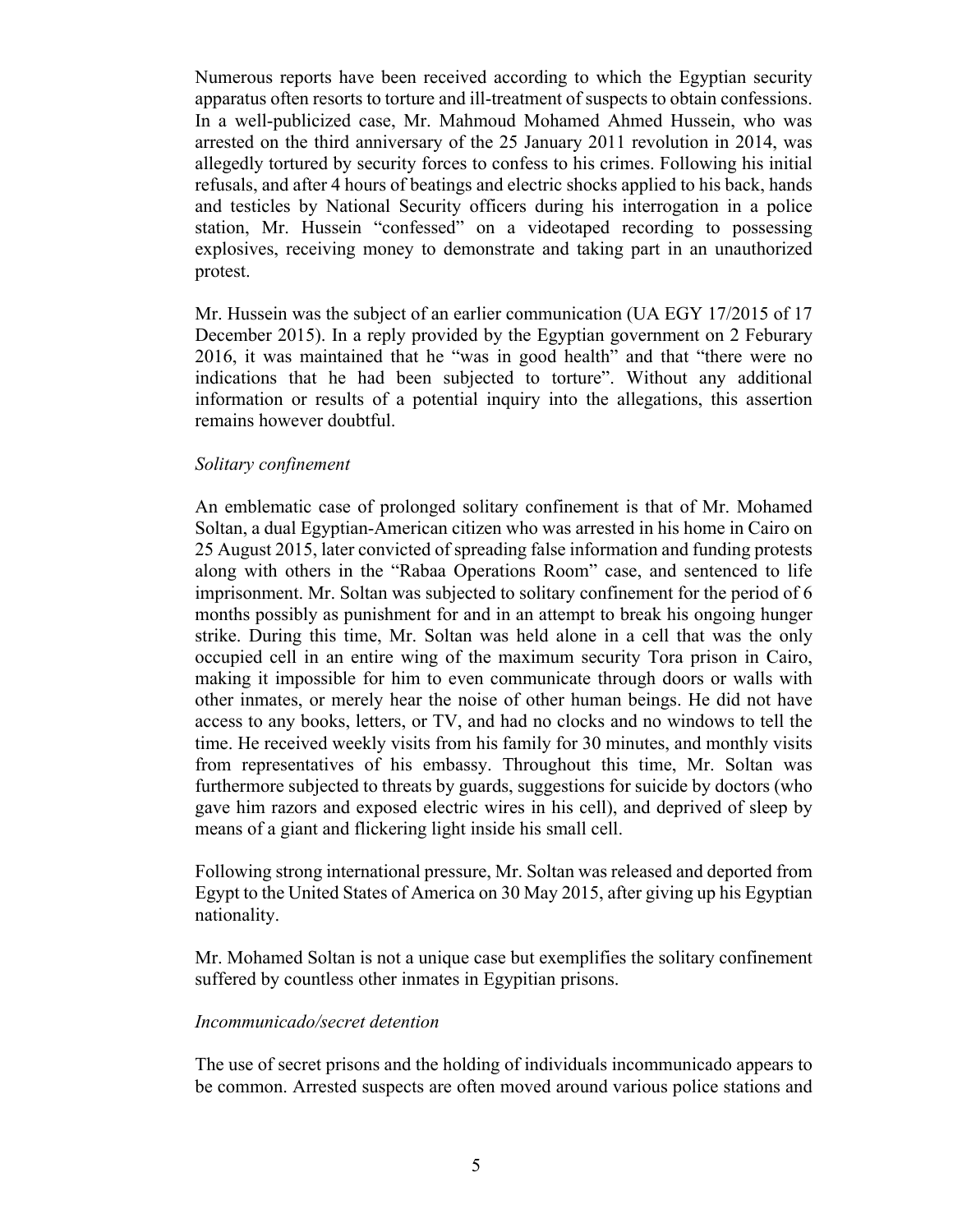detention locations without their families or lawyers being informed of their fate and whereabouts or even the arrest being acknowledged.

By way of example, Mr. Mohammad Adel, one of the leaders of the Tamarod movement, was arrested on 18 December 2013 while volunteering at the Egyptian Center for Political and Social Rights and held incommunicado at a secret detention location until his court date on 22 December 2013.

In another case, Mr. Hosni Talaat Mohammed Al Nagar (subject of communication UA EGY 13/2015 of 24 September 2015) was arrested on 27 July 2015 and detained in various unknown locations, without information provided to his family or lawyer, until 18 September 2015. Despite providing information regarding Mr. Al Nagar's case in a reply of 21 December 2015, the Government did not provide any information regarding his detention location.

## *Unfair trials, trial of civilians before military courts, and death penalty*

According to the information received, violations of fair trial and due process of law guarantees are common in Egypt and include the excessive use of preventative custody and pretrial detention, the use of military courts to try civilians, and mass trials of numerous defendants (hundreds) during which no individual evidence is persented.

According to Egypt's Criminal Procedure Law (Article 143), if a detainee facing accusations that could lead to life imprisonment or the death penalty has not been sentenced within a pre-trial detention limit of two years, he or she must be released immediately. To date, there are alledegly more than 700 detainees across the country that have been held for more than two years without being sentenced.

In spring 2014, an Egyptian court sentenced several hundred individuals to the death penalty (see also earlier communication EGY 9/2014 of 26/06/2014). According to some reports, on April 28, 2014, 683 people were sentenced to death all at once in absentia. The month prior, the same judge sentenced 589 people to death. Both trials were carried out without allowing the defendants the ability to present a meaningful defense, without considering evidence from the defense, or in many cases, without the defendants or their lawyers' presence in the courtroom. Most of these death penalties have since been commuted to lesser sentences.

More recently, between October 2014 and 13 April 2016, 7,420 civilians had been tried before military courts. In May 2015, six men were hanged following death sentences handed down in August 2014 despite evidence that some of them had already been in detention at the time of their alleged crime. Mass trials violate a series of fundamental fair trial due process of law guarantees and fail to establish individual guilt, so much so that, in February 2016, a military tribunal mistakenly handed down a life sentence to a 3-year-old child. Thousands of civilians have been retroactively referred to military tribunals for crimes that did not constitute crimes at the time they were allegedly committed.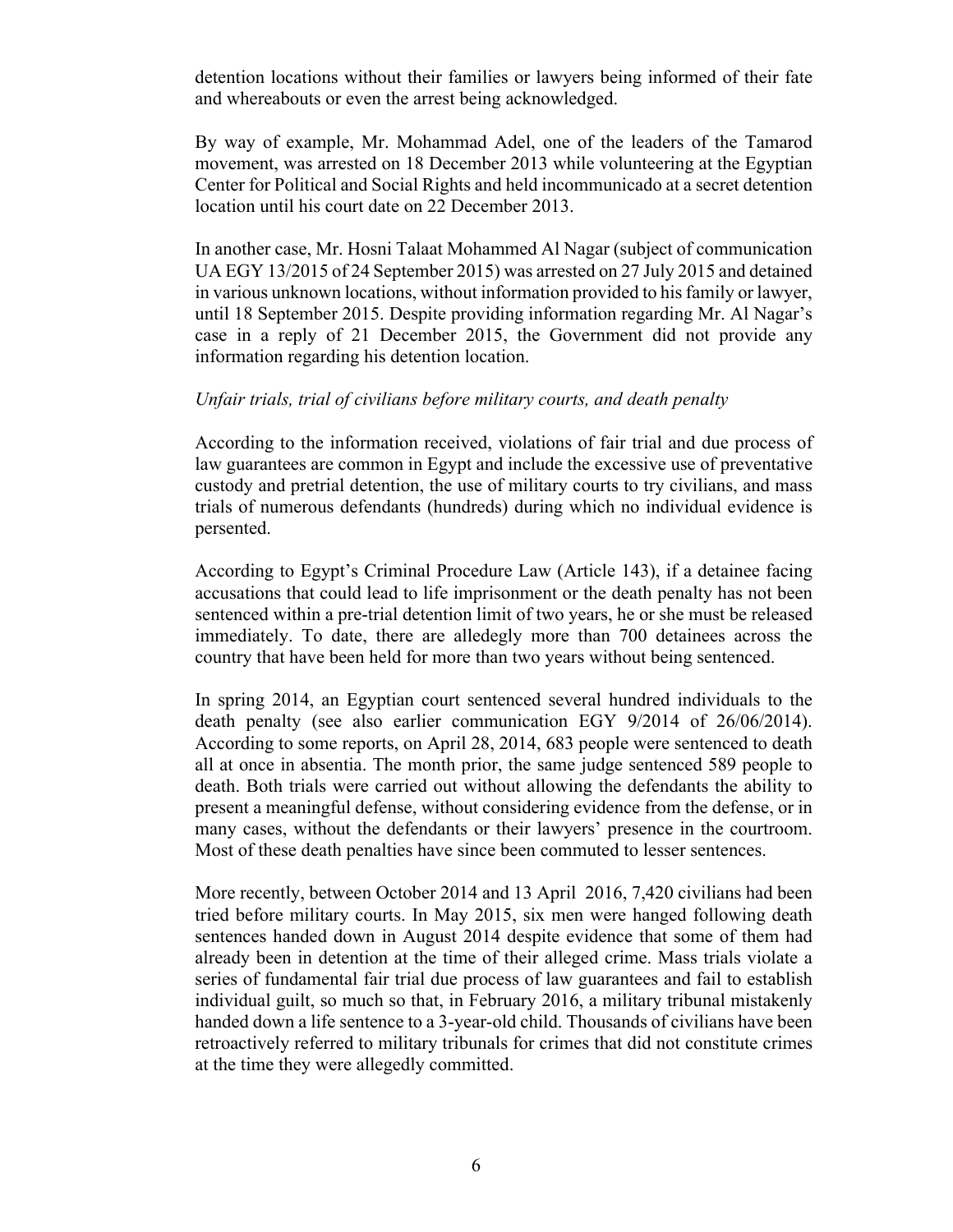**Serious concern** is expressed about the alleged arbitrary arrests and detentions, incommunicado detentions and prolonged solitary confinement, torture and ill-treatment of prisoners in custody (sometimes resulting in deaths) as well as coerced extraction of confessions, lack of access to appropriate health care, lack of access to legal counsel and violations of fair trial and due process of law guarantees, imposition of death penalty following unfair trials, as well as the continued targeting of human rights defenders and civil society organisations (including travel bans and freezing of assets).

In connection with these allegations and concerns, we would like to remind your Excellency's Government of its obligations under international human rights law, in particular the right to life and security of the person (art. 6 of the International Covenant on Civil and Political Rights (ICCPR), ratified by Egypt on 14 January 1982) as well as the absolute prohibition of torture and other forms of ill-treatment as codified in articles 2 and 16 of the Convention against Torture and other Cruel, Inhuman or Degrading Treatment or Punishment (CAT), which Egypt ratified on 25 June 1986, and in article 7 of the ICCPR.

In connection with the above alleged facts and concerns, please refer to the **Annex on Reference to international human rights law** attached to this letter which cites international human rights instruments and standards relevant to these allegations.

It is our responsibility, under the mandates provided to us by the Human Rights Council, to seek to clarify all cases brought to our attention. We would therefore be grateful for your observations on the following matters:

- 1. Please provide any additional information and/or comment(s) you may have on the above-mentioned allegations.
- 2. Please provide of any measures taken to ensure the physical and psychological integrity of detained individuals.
- 3. Please provide the details, and where available, the results of any investigation, and judicial or other inquiries carried out as a result of the above-mentioned allegations, and indicate what kind of measures are being taken to ensure that any public actors are being investigated and prosecuted to ensure accountability.
- 4. Please provide information about existing framework to guarantee access to adequate health care in detention, including medical screening after arrest and transfer to detention facilities, presence of health care personnel in detention facilities, and access to preventive, curative and palliative health services by people in detention.
- 5. Please provide information regarding what international human rights' standards training are being offered to security forces. If none, please explain why.
- 6. Please indicate the measures adopted to ensure that human rights obligations are being met and that individuals are able to exercise their democratic rights in Egypt in a safe and enabling environment without fear of reprisals, violence or harassment of any sort.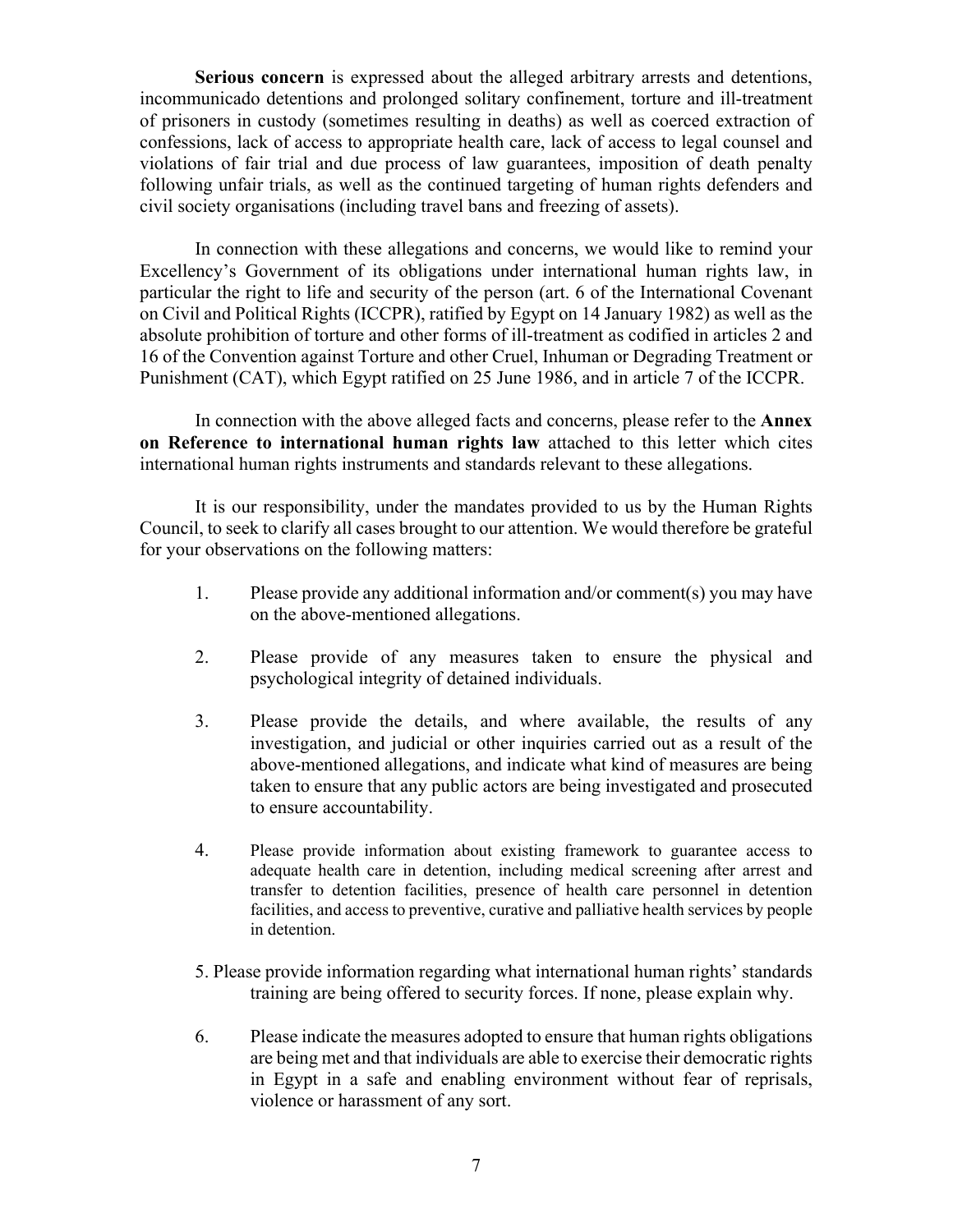7. Please indicate what measures have been taken to ensure that human rights defenders in Egypt are able to carry out their legitimate work in a safe and enabling environment without fear of threats or acts of intimidation, harassment and persecution of any sort.

We would appreciate receiving a response within 60 days.

While awaiting a reply, we urge that all necessary interim measures be taken to halt the alleged violations and prevent their re-occurrence and in the event that the investigations support or suggest the allegations to be correct, to ensure the accountability of any person(s) responsible for the alleged violations.

Your Excellency's Government's response will be made available in a report to be presented to the Human Rights Council for its consideration.

Please accept, Excellency, the assurances of our highest consideration.

Doce

José Guevara Vice-Chair-Rapporteur of the Working Group on Arbitrary Detention

Christof Heyns Special Rapporteur on extrajudicial, summary or arbitrary executions

Maina Kiai Special Rapporteur on the rights to freedom of peaceful assembly and of association

 $\mathcal{A}$ ing

Dainius Puras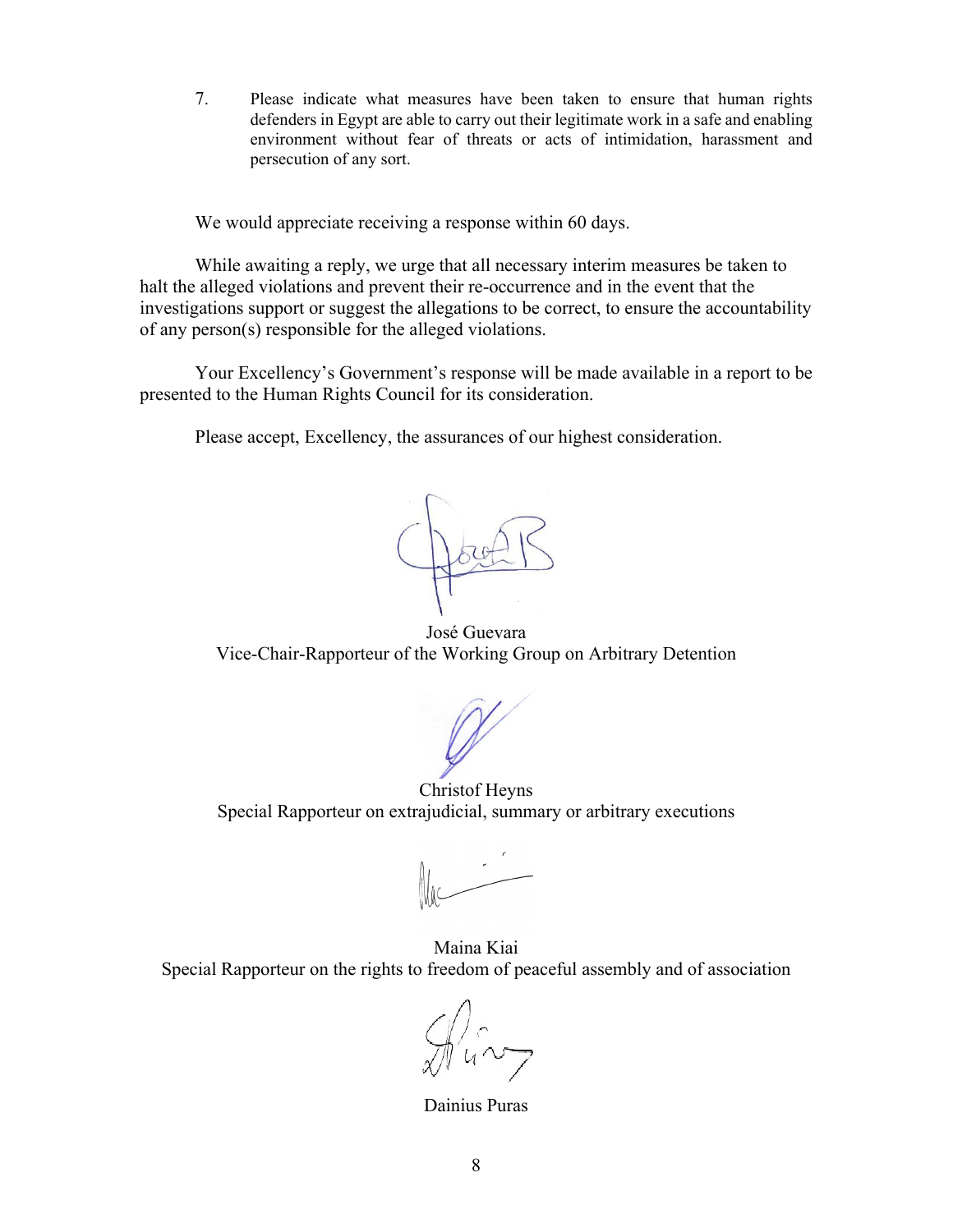Special Rapporteur on the right of everyone to the enjoyment of the highest attainable standard of physical and mental health

Mónica Pinto Special Rapporteur on the independence of judges and lawyers

Juan Ernesto Mendez

Special Rapporteur on torture and other cruel, inhuman or degrading treatment or punishment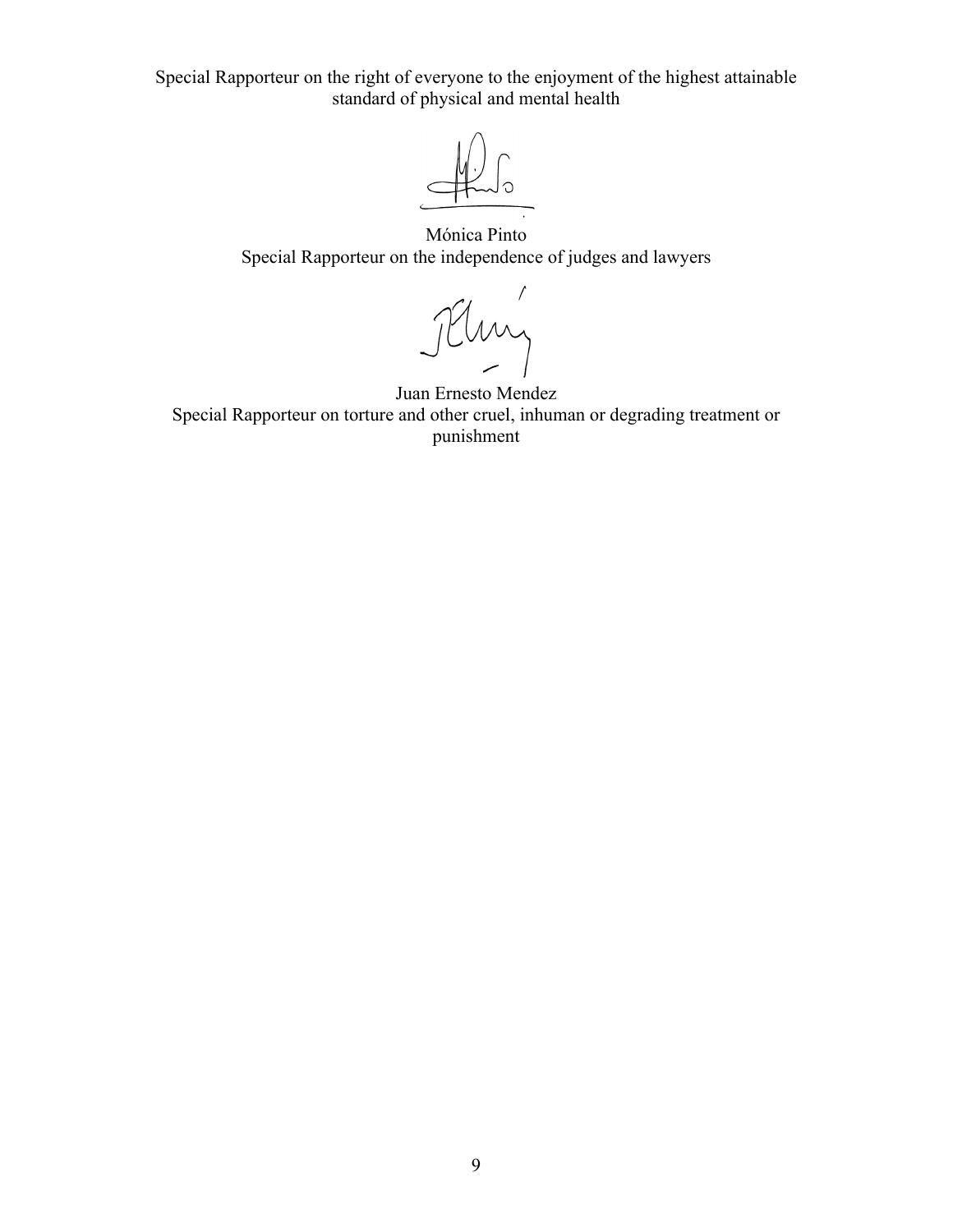#### **Annex Reference to international human rights law**

In connection with above alleged facts and concerns, we would like to remind your Excellency's Government of the absolute and non-derogable prohibition of torture and other ill-treatment as codified in articles 2 and 16 of the Convention against Torture and other Cruel, Inhuman or Degrading Treatment or Punishment (CAT), which Egypt acceded to on 25 June 1986. Article 7 of the International Covenant on Civil and Political Rights (ICCPR), to which Egypt is a party and ratified on 14 January 1982, provides that "[n]o one shall be subjected to torture or to cruel, inhuman or degrading treatment or punishment."

Furthermore, we would like to draw the attention of your Excellency's Government to paragraph 27 of General Assembly Resolution 68/156, which, "[r]eminds all States that prolonged incommunicado detention or detention in secret places can facilitate the perpetration of torture and other cruel, inhuman or degrading treatment or punishment and can in itself constitute a form of such treatment, and urges all States to respect the safeguards concerning the liberty, security and dignity of the person and to ensure that secret places of detention and interrogation are abolished."

 We would also like to draw the attention of your Excellency's Government to article 15 of the Convention against Torture which provides that, "Each State Party shall ensure that any statement which is established to have been made as a result of torture shall not be invoked as evidence in any proceedings, except against a person accused of torture as evidence that the statement was made."

In addition, the ICCPR provides that every individual has the right to life and security of the person, that this right shall be protected by law, and that no person shall be arbitrarily deprived of his or her life (article 6). When the State detains an individual, it is held to a heightened level of diligence in protecting that individual's rights. When an individual dies as a consequence of injuries sustained while in State custody, there is a *presumption of State responsibility*.

In order to overcome the presumption of State responsibility for a death resulting from injuries sustained in custody, there must be a "thorough, prompt and impartial investigation of all suspected cases of extra-legal, arbitrary and summary executions, including cases where complaints by relatives or other reliable reports suggest unnatural death in the above circumstances" (Principle 9 of the Principles on the Effective Prevention and Investigation of Extra-legal, Arbitrary and Summary Executions). This principle was reiterated by the Human Rights Council in resolution 8/3, stating that all States have "to conduct exhaustive and impartial investigations into all suspected cases of extrajudicial, summary or arbitrary executions".

We therefore urge your Government to carry out an expeditious, independent and transparent inquiry into the circumstances surrounding the deaths of persons while in custody, also with a view to taking all appropriate disciplinary and prosecutorial action and ensuring accountability of any person guilty of the alleged violations, as well as to compensate his or her family. In this context, we would also like to draw the attention of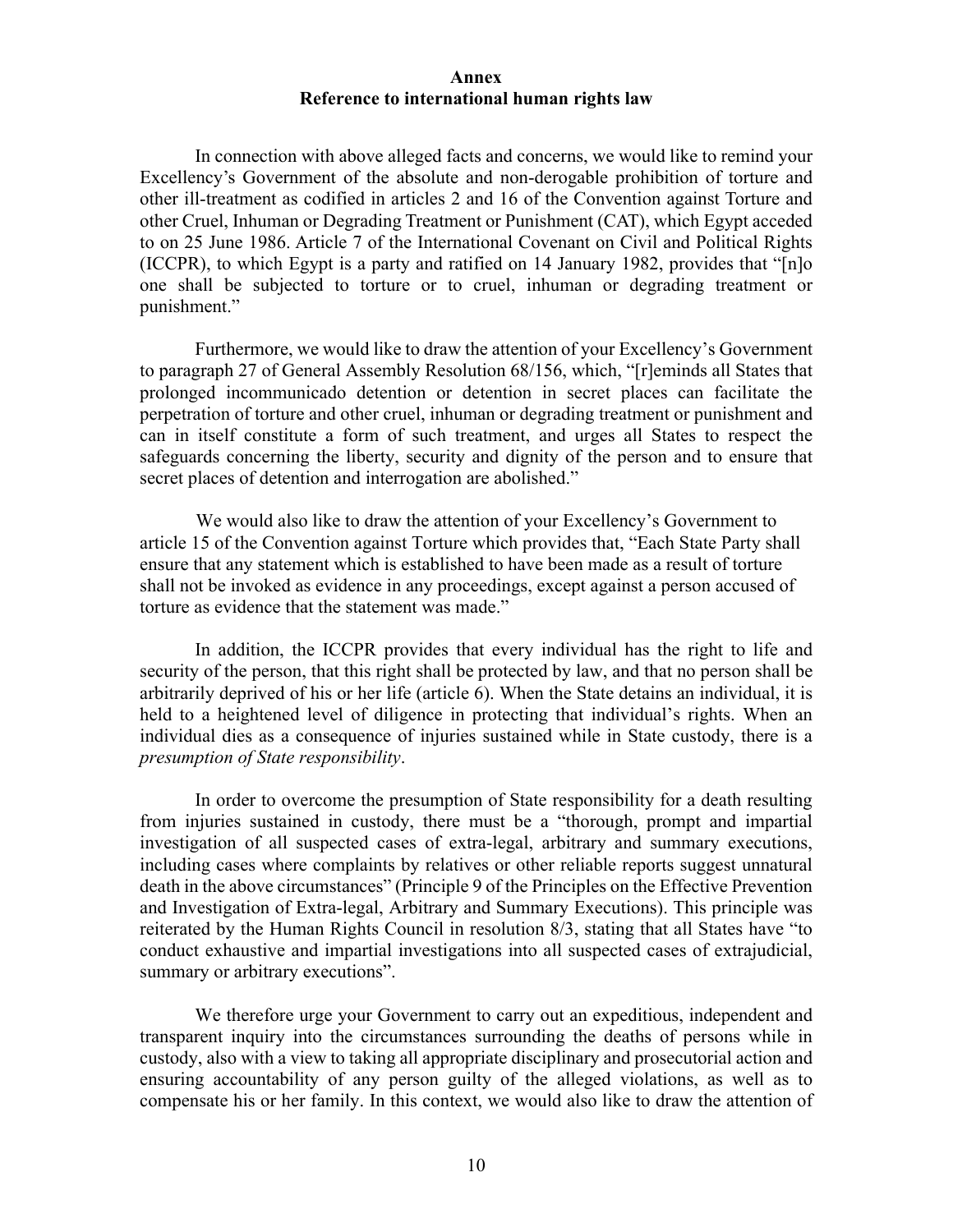your Excellency's Government to article 12 of the CAT, which requires the competent authorities to undertake a prompt and impartial investigation wherever there are reasonable grounds to believe that torture has been committed, and article 7 of the CAT, which requires State parties to prosecute suspected perpetrators of torture.

With regards to the possible sentences amounting to life imprisonment or death penalty, we would like to refer to the report of the Special Rapporteur on torture and other cruel, inhuman or degrading treatment or punishment (A/67/279), in which retentionist States are called upon to rigorously observe the restrictions and conditions imposed by article 7 of the ICCPR and articles 1 and 16 of the CAT.

Regarding access to adequate health care while in detention, we would like to bring to your Excellency's attention that the right to the enjoyment of the highest attainable standard of physical and mental health is reflected, inter alia, in article 12 of the International Covenant of Economic, Social and Cultural Rights, acceded by your country on 1 May 1972. This includes an obligation on the part of all State Parties to ensure that health facilities, goods and services are accessible to everyone, especially the most vulnerable or marginalized sections of the population, without discrimination. According to Article 12, States have an obligation to respect the right to health by, inter alia, refraining from denying or limiting equal access for all persons, including prisoners or detainees to preventive, curative and palliative health services (General Comment CESCR 14, Para.34). In addition, the Basic Principles for the Treatment of Prisoners, adopted by General Assembly resolution 45/111, establish that all prisoners shall have access to the health services available in the country without discrimination on the grounds of their legal situation (Principle 9).

We would furthermore like to remind your Excellency's Government of Articles 19, 21 and 22 of the ICCPR, which guarantee the rights to freedom of opinion and expression and freedom of peaceful assembly and association, respectively.

With regard to the allegations concerning human rights defenders, we would like to refer your Excellency's Government to the fundamental principles set forth in the Declaration on the Right and Responsibility of Individuals, Groups and Organs of Society to Promote and Protect Universally Recognized Human Rights and Fundamental Freedoms, also known as the UN Declaration on Human Rights Defenders. In particular, we would like to refer to articles 1 and 2 of the Declaration which state that everyone has the right to promote and to strive for the protection and realization of human rights and fundamental freedoms at the national and international levels and that each State has a prime responsibility and duty to protect, promote and implement all human rights and fundamental freedoms.

Furthermore, we would like to bring to the attention of your Excellency's Government the following provisions of the UN Declaration on Human Rights Defenders:

-article 5 (a), which provides for the right to meet or assemble peacefully;

-articles 5 (b), which provides for the right to form, join and participate in nongovernmental organizations, associations or groups;